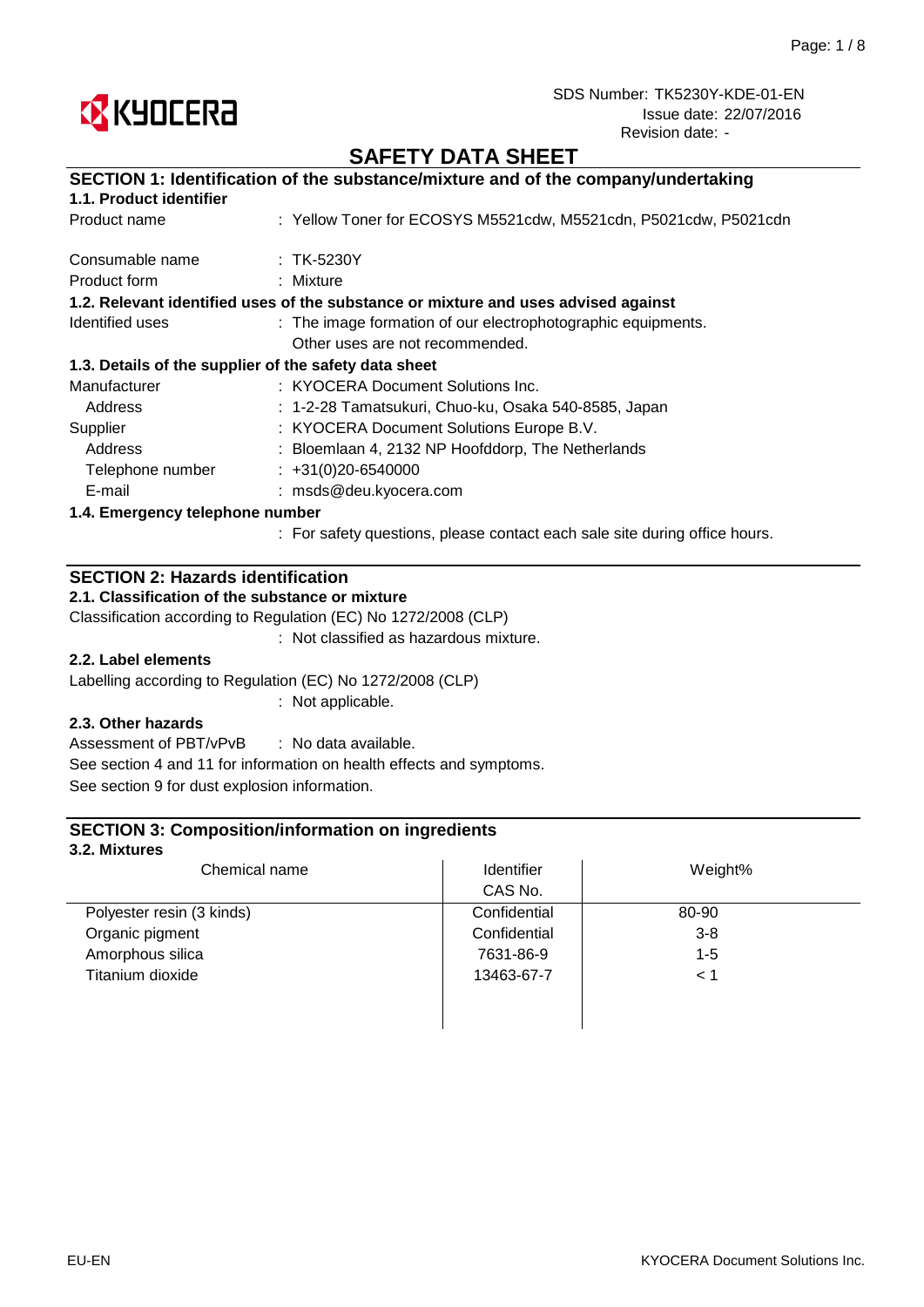

## **SAFETY DATA SHEET**

| Information of Ingredients                                                                        |                                                                                                           |  |  |  |  |
|---------------------------------------------------------------------------------------------------|-----------------------------------------------------------------------------------------------------------|--|--|--|--|
| (1) Substance which present a health or environmental hazard within the meaning of CLP<br>: None. |                                                                                                           |  |  |  |  |
|                                                                                                   | (2) Substance which are assigned Community workplace exposure limits<br>: None.                           |  |  |  |  |
|                                                                                                   | (3) Substance which are PBT or vPvB in accordance with the criteria set out in Annex XIII of REACH        |  |  |  |  |
|                                                                                                   |                                                                                                           |  |  |  |  |
|                                                                                                   | : None.                                                                                                   |  |  |  |  |
|                                                                                                   | (4) Substance which are included in the list established in accordance with Article 59(1) of REACH (SVHC) |  |  |  |  |
|                                                                                                   | : None.                                                                                                   |  |  |  |  |
|                                                                                                   | See section 16 for the full text of the H statements declared above.                                      |  |  |  |  |
|                                                                                                   |                                                                                                           |  |  |  |  |
| <b>SECTION 4: First aid measures</b>                                                              |                                                                                                           |  |  |  |  |
| 4.1. Description of first aid measures                                                            |                                                                                                           |  |  |  |  |
| Inhalation                                                                                        | : Remove from exposure to fresh air and gargle with plenty of water.                                      |  |  |  |  |
|                                                                                                   | Consult a doctor in case of such symptoms as coughing.                                                    |  |  |  |  |
| <b>Skin Contact</b>                                                                               | : Wash with soap and water.                                                                               |  |  |  |  |
| Eye Contact                                                                                       | : Flush with water immediately and see a doctor if irritating.                                            |  |  |  |  |
| Ingestion                                                                                         | : Rinse out the mouth. Drink one or two glasses of water to dilute.                                       |  |  |  |  |
|                                                                                                   | Seek medical treatment if necessary.                                                                      |  |  |  |  |
|                                                                                                   | 4.2. Most important symptoms and effects, both acute and delayed                                          |  |  |  |  |
| Potential health effects and symptoms                                                             |                                                                                                           |  |  |  |  |
| Inhalation                                                                                        | : Prolonged inhalation of excessive dusts may cause lung damage.                                          |  |  |  |  |
|                                                                                                   | Use of this product as intended does not result in prolonged inhalation of<br>excessive toner dusts.      |  |  |  |  |
| Skin contact                                                                                      | : Unlikely to cause skin irritation.                                                                      |  |  |  |  |
| Eye contact                                                                                       | : May cause transient eye irritation.                                                                     |  |  |  |  |
| Ingestion                                                                                         | : Use of this product as intended does not result in ingestion.                                           |  |  |  |  |
|                                                                                                   | 4.3. Indication of any immediate medical attention and special treatment needed                           |  |  |  |  |
|                                                                                                   | : No additional information available.                                                                    |  |  |  |  |
|                                                                                                   |                                                                                                           |  |  |  |  |
| <b>SECTION 5: Firefighting measures</b>                                                           |                                                                                                           |  |  |  |  |
| 5.1. Extinguishing media                                                                          |                                                                                                           |  |  |  |  |

: None specified.

: None specified.

extinguish the fire.

Fire-fighting procedures **Pay attention not to blow away dust.** Pay attention not to blow away dust.

**5.2. Special hazards arising from the substance or mixture**

 $:$  Water spray, foam, powder,  $CO<sub>2</sub>$  or dry chemical.

Drain water off around and decrease the atmosphere temperature to

: Carbon dioxide. Carbon monoxide.

Unsuitable extinguishing media

Hazardous combustion products

**5.3. Advice for firefighters**

Protective equipment for firefighters

Suitable extinguishing media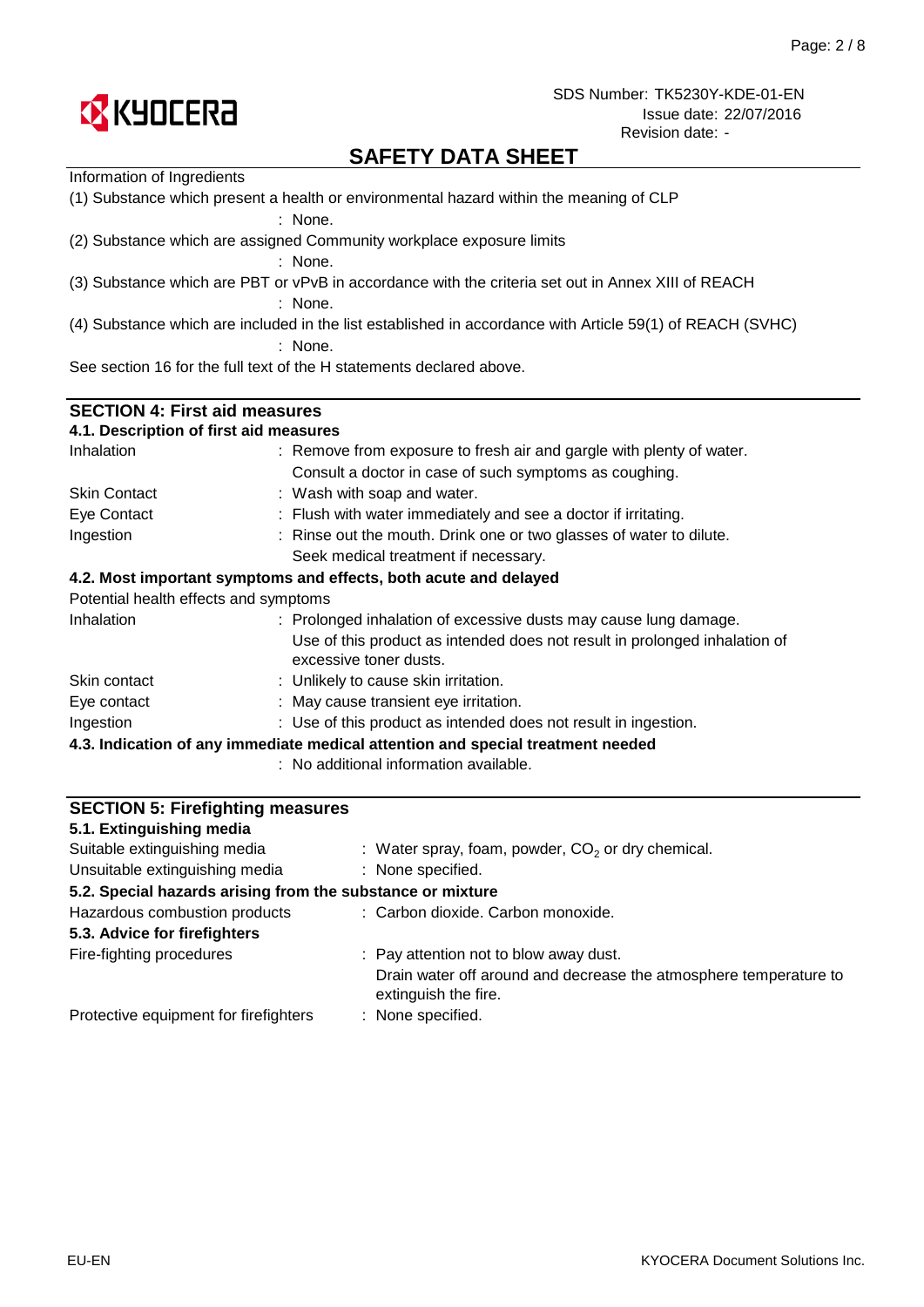

## **SAFETY DATA SHEET**

### **SECTION 6: Accidental release measures**

|  |  |  |  |  |  | 6.1. Personal precautions, protective equipment and emergency procedures |
|--|--|--|--|--|--|--------------------------------------------------------------------------|
|--|--|--|--|--|--|--------------------------------------------------------------------------|

: Avoid inhalation, ingestion, eye and skin contact in case of accidental release. Avoid formation of dust. Provide adequate ventilation.

#### **6.2. Environmental precautions**

: Do not allow to enter into surface water or drains.

#### **6.3. Methods and material for containment and cleaning up**

Method for cleaning up exclosive of the released powder not to blow away and wipe up with a wet cloth.

#### **6.4. Reference to other sections**

See section 13 for disposal information.

| <b>SECTION 7: Handling and storage</b>                                                                                                                  |
|---------------------------------------------------------------------------------------------------------------------------------------------------------|
| 7.1. Precautions for safe handling                                                                                                                      |
| : Do not attempt to force open or destroy the toner container or unit.                                                                                  |
| See installation guide of this product.                                                                                                                 |
| 7.2. Conditions for safe storage, including any incompatibilities                                                                                       |
| : Keep the toner container or unit tightly closed and store in a cool, dry and dark<br>place keeping away from fire. Keep out of the reach of children. |
| 7.3. Specific end use(s)                                                                                                                                |
| : No additional information available.                                                                                                                  |
| <b>SECTION 8: Exposure controls/personal protection</b>                                                                                                 |
| 8.1. Control parameters                                                                                                                                 |
| (Reference data)                                                                                                                                        |
| US ACGIH Threshold Limit Values (TWA)                                                                                                                   |

Titanium dioxide: 10 mg/m<sup>3</sup> Particles: 10 ㎎/㎥ (Inhalable particles), 3 ㎎/㎥ (Respirable particles)

### US OSHA PEL (TWA)

Particles: 15 ㎎/㎥ (Total dust), 5 ㎎/㎥ (Respirable fraction) Amorphous silica: 80 mg/m<sup>3</sup>/%SiO<sub>2</sub> Titanium dioxide: 15 ㎎/㎥ (Total dust)

EU Occupational exposure limits : Directive 2000/39/EC, 2006/15/EC and 2009/161/EU Not listed.

| TVUL IISLUU.                     |                                                                                                                                    |
|----------------------------------|------------------------------------------------------------------------------------------------------------------------------------|
| 8.2. Exposure controls           |                                                                                                                                    |
| Appropriate engineering controls | : Special ventilator is not required under normal intended use.<br>Use in a well ventilated area.                                  |
| Personal protective equipment    | : Respiratory protection, eye protection, hand protection, skin and body<br>protection are not required under normal intended use. |
| Environmental exposure controls  | : No additional information available.                                                                                             |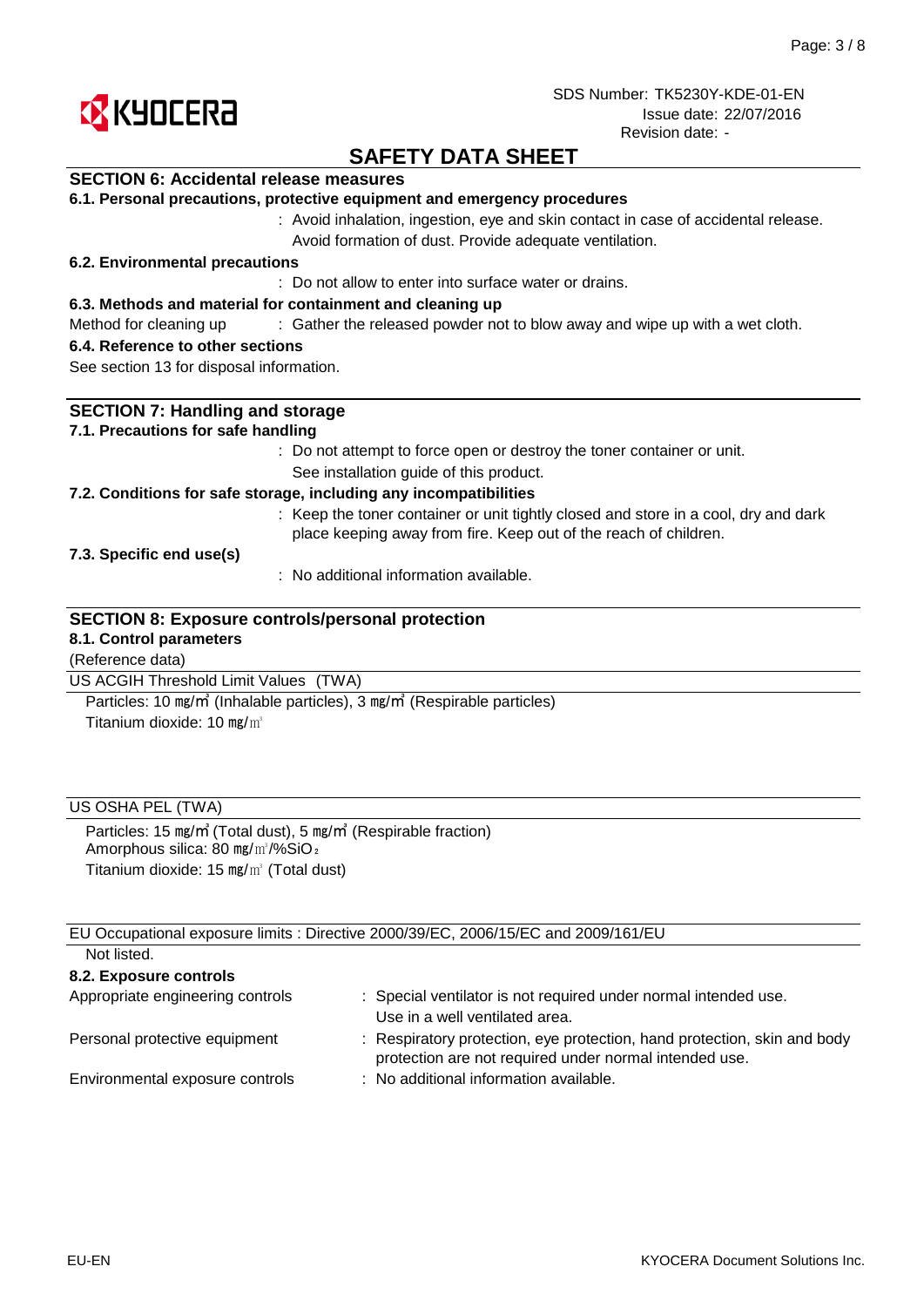

# **SAFETY DATA SHEET**

### **SECTION 9: Physical and chemical properties**

**9.1. Information on basic physical and chemical properties**

| Appearance |
|------------|
|------------|

| Physical state                         | $:$ Solid.                   |                                                                                                                                                                                                                                  |
|----------------------------------------|------------------------------|----------------------------------------------------------------------------------------------------------------------------------------------------------------------------------------------------------------------------------|
|                                        | (Fine powder)                |                                                                                                                                                                                                                                  |
| Color                                  | : Yellow.                    |                                                                                                                                                                                                                                  |
| Odor                                   | : Odorless.                  |                                                                                                                                                                                                                                  |
| Odor threshold                         | : No data available.         |                                                                                                                                                                                                                                  |
| рH                                     | : No data available.         |                                                                                                                                                                                                                                  |
| Melting point                          | : 100-120 ℃                  | (Toner)                                                                                                                                                                                                                          |
| Boiling point                          | : No data available.         |                                                                                                                                                                                                                                  |
| Flash point                            | : No data available.         |                                                                                                                                                                                                                                  |
| Evaporation rate                       | : No data available.         |                                                                                                                                                                                                                                  |
| Flammability (solid, gas)              | : No data available.         |                                                                                                                                                                                                                                  |
| Upper/lower flammability or explosive  | : No data available.         |                                                                                                                                                                                                                                  |
| limits                                 |                              |                                                                                                                                                                                                                                  |
| Vapour pressure                        | : No data available.         |                                                                                                                                                                                                                                  |
| Vapour density                         | : No data available.         |                                                                                                                                                                                                                                  |
| Relative density                       | : 1.2-1.4 $g/cm^{3}$         | (Toner)                                                                                                                                                                                                                          |
| Solubility(ies)                        | : Almost insoluble in water. |                                                                                                                                                                                                                                  |
| Partition coefficient: n-octanol/water | : No data available.         |                                                                                                                                                                                                                                  |
| Auto-ignition temperature              | : No data available.         |                                                                                                                                                                                                                                  |
| Decomposition temperature              | : No data available.         |                                                                                                                                                                                                                                  |
| <b>Viscosity</b>                       | : No data available.         |                                                                                                                                                                                                                                  |
| <b>Explosive properties</b>            | : No data available.         |                                                                                                                                                                                                                                  |
| Oxidising properties                   | : No data available.         |                                                                                                                                                                                                                                  |
| 9.2. Other information                 |                              |                                                                                                                                                                                                                                  |
| Dust explosion properties              |                              | : Dust explosion is improbable under normal intended use.                                                                                                                                                                        |
|                                        |                              | . The contract of the contract of the contract of the contract of $\mathbf{P}$ . The contract of the contract of the contract of the contract of the contract of the contract of the contract of the contract of the contract of |

Experimental explosiveness of toner is classified into the same rank such kind of powder as flour, dry milk and resin powder according to the pressure rising speed.

| <b>SECTION 10: Stability and reactivity</b> |                                                                      |
|---------------------------------------------|----------------------------------------------------------------------|
| 10.1. Reactivity                            | : No data available.                                                 |
| 10.2. Chemical stability                    | : This product is stable under normal conditions of use and storage. |
| 10.3. Possibility of hazardous reactions    |                                                                      |
|                                             | : Hazardous reactions will not occur.                                |
| 10.4. Conditions to avoid                   | : None specified.                                                    |
| 10.5. Incompatible materials                | : None specified.                                                    |
| 10.6. Hazardous decomposition products      |                                                                      |
|                                             | : Hazardous decomposition products are not to be produced.           |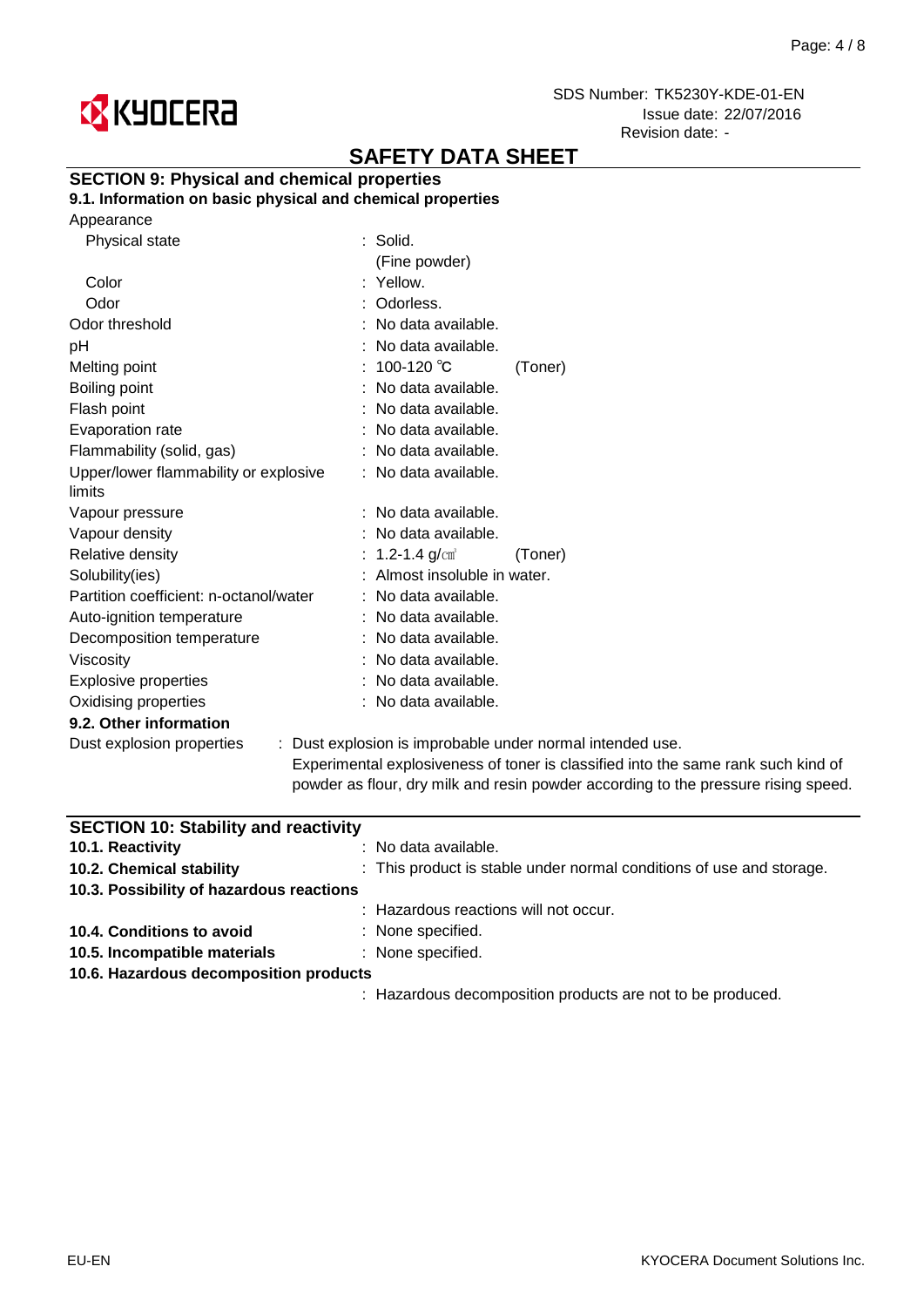

# **SAFETY DATA SHEET**

## **SECTION 11: Toxicological information**

#### **11.1. Information on toxicological effects**

Based on available data, the classification criteria listed below are not met.

| Acute toxicity<br>Oral $(LD_{50})$                                                                               | $:$ > 2000 mg/kg (rat)<br>(Based on test result of similar product.) (Toner)                                                                                                                                                                                                        |
|------------------------------------------------------------------------------------------------------------------|-------------------------------------------------------------------------------------------------------------------------------------------------------------------------------------------------------------------------------------------------------------------------------------|
| Dermal $(LD_{50})$                                                                                               | : No data available.<br>(Toner)                                                                                                                                                                                                                                                     |
| Inhalation $(LC_{50}(4hr))$<br>Skin corrosion/irritation<br>Acute skin irritation                                | $:$ > 5.10 mg/l (rat)<br>(Based on test result of similar product.) (Toner)<br>: Non-irritant (rabbit)<br>(Based on test result of similar product.) (Toner)                                                                                                                        |
| Serious eye damage/irritation<br>Acute eye irritation<br>Respiratory or skin sensitisation<br>Skin sensitisation | : Mild irritant (rabbit)<br>(Based on test result of similar product.) (Toner)<br>: Non-sensitiser (mouse)<br>(Based on test result of similar product.) (Toner)                                                                                                                    |
| Germ cell mutagenicity                                                                                           | : Ames Test is Negative.<br>(Toner)                                                                                                                                                                                                                                                 |
| Information of Ingredients<br>Carcinogenicity<br>Information of Ingredients<br>(except titanium dioxide)         | : No mutagen, according to MAK, TRGS905 and (EC) No 1272/2008 Annex VI.<br>: No carcinogen or potential carcinogen according to IARC, Japan Association on<br>Industrial Health, ACGIH, EPA, OSHA, NTP, MAK, California Proposition 65,<br>TRGS 905 and (EC) No 1272/2008 Annex VI. |
|                                                                                                                  |                                                                                                                                                                                                                                                                                     |

The IARC reevaluated titanium dioxide as a Group 2B carcinogen (possibly carcinogenic to humans) as the result of inhalation exposure test in rats. But, oral/skin test does not show carcinogenicity. (\*2) In the animal chronic inhalation studies for titanium dioxide, the lung tumor was observed in only rats. It is estimated that this is attributed to the overload of rat's lung clearance mechanism (overload phenomenon). (\*3) The inhalation of excessive titanium dioxide dose not occur in normal use of this product. Also, epidemiological studies to date have not revealed any evidence of the relation between occupational exposure to titanium dioxide and respiratory tract diseases.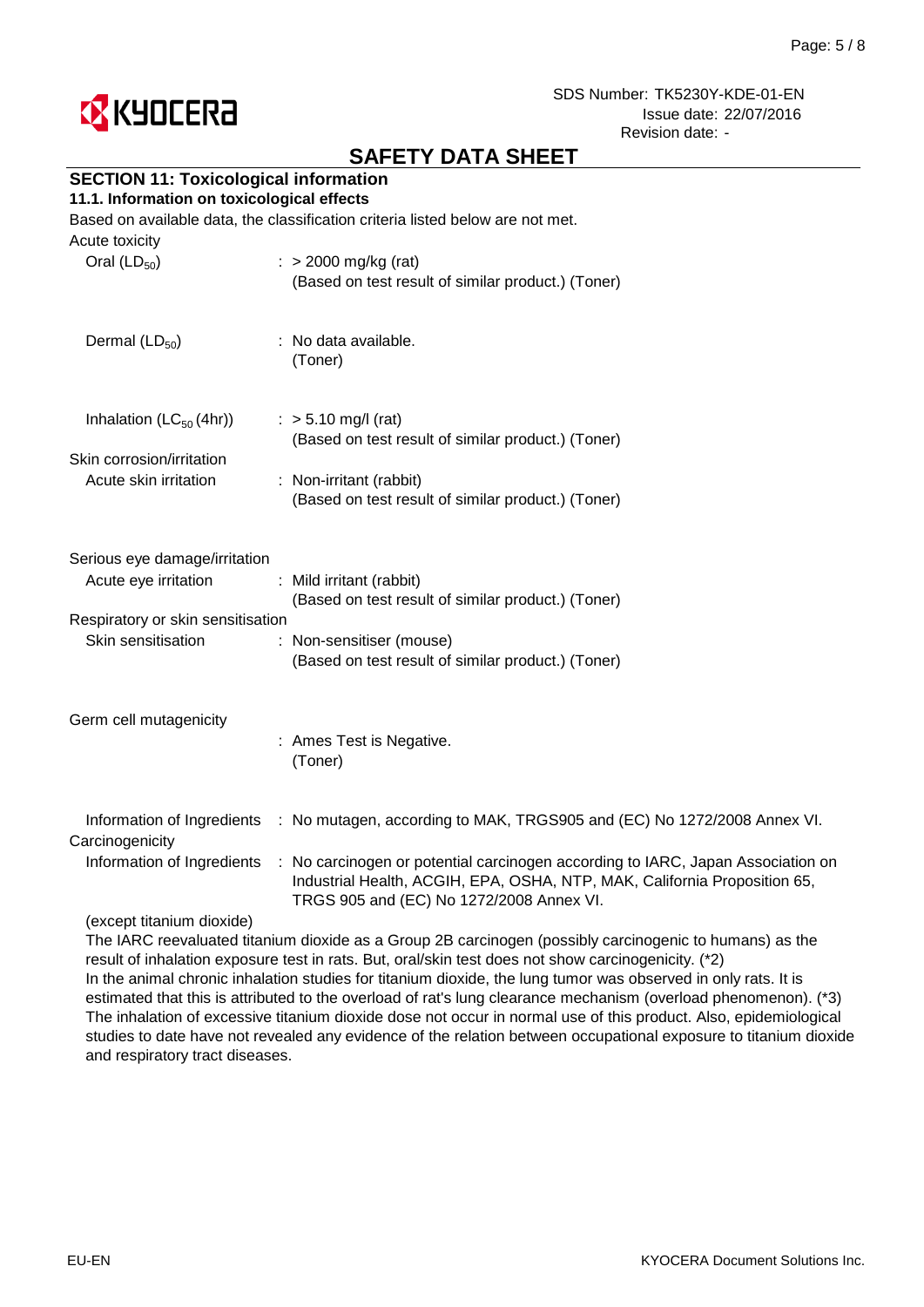

# **SAFETY DATA SHEET**

| Reproductive toxicity                     |                                                                                                                                                                                                                                                                                                                                                                                                                                                                                                                 |
|-------------------------------------------|-----------------------------------------------------------------------------------------------------------------------------------------------------------------------------------------------------------------------------------------------------------------------------------------------------------------------------------------------------------------------------------------------------------------------------------------------------------------------------------------------------------------|
| Information of Ingredients                | : No reproductive toxicant according to MAK, California Proposition 65, TRGS905<br>and (EC) No 1272/2008 Annex VI.                                                                                                                                                                                                                                                                                                                                                                                              |
| STOT-single exposure                      | : No data available.                                                                                                                                                                                                                                                                                                                                                                                                                                                                                            |
| STOT-repeated exposure                    | : No data available.                                                                                                                                                                                                                                                                                                                                                                                                                                                                                            |
| Aspiration hazard                         | : No data available.                                                                                                                                                                                                                                                                                                                                                                                                                                                                                            |
| Chronic effects                           | : In a study in rats by chronic inhalation exposure to a typical toner, a mild to<br>moderate degree of lung fibrosis was observed in 92% of the rats in the high<br>concentration (16 mg/m <sup>3</sup> ) exposure group, and a minimal to mild degree of fibrosis<br>was noted in 22% of the animal in the middle $(4 \text{ mg/m})$ exposure group. (*1)<br>But no pulmonary change was reported in the lowest $(1 \text{ mg/m}^3)$ exposure group, the<br>most relevant level to potential human exposures. |
| Other information                         | : No data available.                                                                                                                                                                                                                                                                                                                                                                                                                                                                                            |
| <b>SECTION 12: Ecological information</b> |                                                                                                                                                                                                                                                                                                                                                                                                                                                                                                                 |
| 12.1. Toxicity                            | : No data available.                                                                                                                                                                                                                                                                                                                                                                                                                                                                                            |
| 12.2. Persistence and degradability       | : No data available.                                                                                                                                                                                                                                                                                                                                                                                                                                                                                            |

| <b>ELL.</b> I CISISTER AND CHILLY        | . TVO GULU UVUHUDIO.                   |
|------------------------------------------|----------------------------------------|
| 12.3. Bioaccumulative potential          | : No data available.                   |
| 12.4. Mobility in soil                   | $:$ No data available.                 |
| 12.5. Results of PBT and vPvB assessment |                                        |
|                                          | : No data available.                   |
| 12.6. Other adverse effects              | : No additional information available. |

### **SECTION 13: Disposal considerations**

### **13.1. Waste treatment methods**

: Do not attempt to incinerate the toner container or unit and the waste toner yourself. Dangerous sparks may cause burn.

Any disposal practice should be done under conditions which meet local, state and federal laws and regulations relating to waste (contact local or state environmental agency for specific rules).

#### **SECTION 14: Transport information**

| 14.1. UN number                  | : None.   |
|----------------------------------|-----------|
| 14.2. UN proper shipping name    | $:$ None. |
| 14.3. Transport hazard class(es) | $:$ None. |
| 14.4. Packing group              | $:$ None. |

- : None. **14.5. Environmental hazards**
- **14.6. Special precautions for user**

: No additional information available.

**14.7. Transport in bulk according to Annex II of MARPOL73/78 and the IBC Code**

: Not applicable.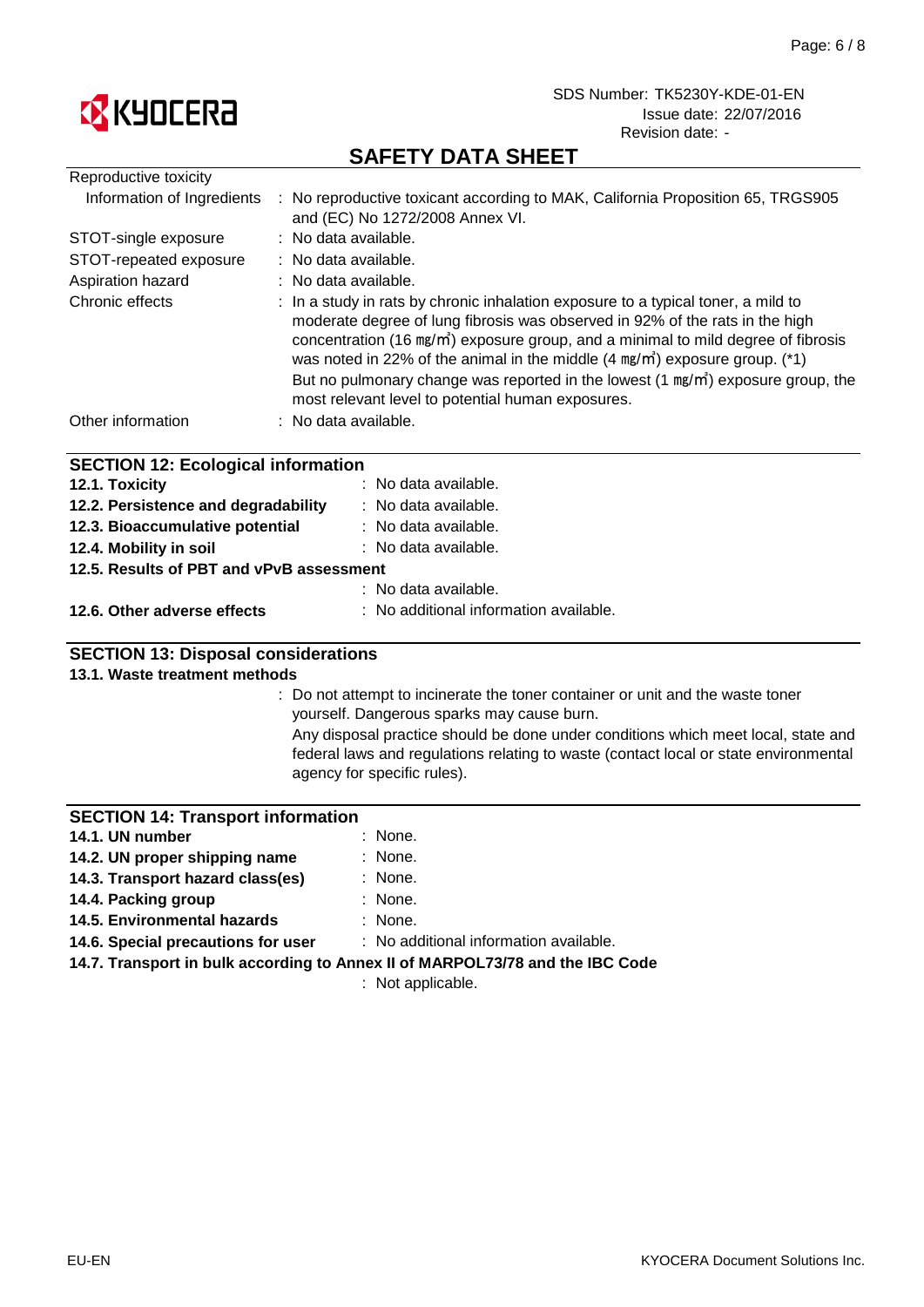

## **SAFETY DATA SHEET**

#### **SECTION 15: Regulatory information**

| 15.1. Safety, health and environmental regulations/legislation specific for the substance or mixture<br>EU regulations |
|------------------------------------------------------------------------------------------------------------------------|
| Regulation (EC) No 1005/2009 on substances that deplete the ozone layer, Annex I and Annex II<br>: Not listed.         |
| Regulation (EC) No 850/2004 on persistent organic pollutants, Annex I as amended<br>: Not listed.                      |
| Regulation (EC) No 689/2008 concerning the export and import of dangerous chemicals, Annex I and Annex V<br>as amended |
| : Not listed.                                                                                                          |
| Regulation (EC) No 1907/2006, REACH Annex XVII as amended (Restrictions on use)<br>: Not listed.                       |
| Regulation (EC) No 1907/2006, REACH Annex XIV as amended (Authorisations)<br>: Not listed.                             |
| US regulations                                                                                                         |
| All ingredients in this product comply with order under TSCA.                                                          |
| Canada regulations                                                                                                     |
| This product is not a WHMIS-controlled product, since we consider it as a Manufactured article.                        |
| 15.2. Chemical safety assessment                                                                                       |

: No data available.

#### **SECTION 16: Other information**

To the best of our knowledge, the information contained herein is accurate. However, we cannot assume any liability whatsoever for the accuracy or completeness of the information contained herein.

The contents and format of this SDS are in accordance with Regulation (EC) No 1907/2006, Annex II as amended by Regulation (EU) No 453/2010 with respect to SDSs.

| <b>Revision information</b>                 | $\mathcal{L}$                                                                                                                   |  |
|---------------------------------------------|---------------------------------------------------------------------------------------------------------------------------------|--|
| Version                                     | : 01                                                                                                                            |  |
| Full text of H statements under sections 3. |                                                                                                                                 |  |
|                                             | : Not applicable.                                                                                                               |  |
| Abbreviations and acronyms                  |                                                                                                                                 |  |
| <b>PBT</b>                                  | : Persistent, Bioaccumulative and Toxic                                                                                         |  |
| vPvB                                        | : Very Persistent and Very Bioaccumulative                                                                                      |  |
| <b>SVHC</b>                                 | : Substances of Very High Concern                                                                                               |  |
| CAS                                         | <b>Chemical Abstracts Service</b>                                                                                               |  |
| <b>ACGIH</b>                                | : American Conference of Governmental Industrial Hygienists                                                                     |  |
|                                             | 2013 TLVs and BEIs (Threshold Limit Values for Chemical Substances and                                                          |  |
| <b>OSHA</b>                                 | Physica Agents and Biological Exposure Indices)<br>: Occupational Safety and Health Administration (29 CFR Part 1910 Subpart Z) |  |
| <b>TWA</b>                                  | : Time Weighted Average                                                                                                         |  |
| <b>PEL</b>                                  | : Permissible Exposure Limits                                                                                                   |  |
| UN.                                         | : United Nations                                                                                                                |  |
| <b>IARC</b>                                 | : International Agency for Research on Cancer                                                                                   |  |
|                                             | (IARC Monographs on the Evaluations of Carcinogenic Risks to Humans)                                                            |  |
| <b>EPA</b>                                  | : Environmental Protection Agency (Integrated Risk Information System) (US)                                                     |  |
| <b>NTP</b>                                  | : National Toxicology Program (Report on Carcinogens) (US)                                                                      |  |
| <b>MAK</b>                                  | : Maximale Arbeitsplatz-Konzentrationen (List of MAK and BAT Values 2011)                                                       |  |
|                                             | (DFG: Deutsche Forschungsgemeinschaft)                                                                                          |  |
| Proposition 65                              | : California, Safe Drinking Water and Toxic Enforcement Act of 1986                                                             |  |
| <b>TRGS905</b>                              | Technische Regeln für Gefahrstoffe (Deutschland)                                                                                |  |